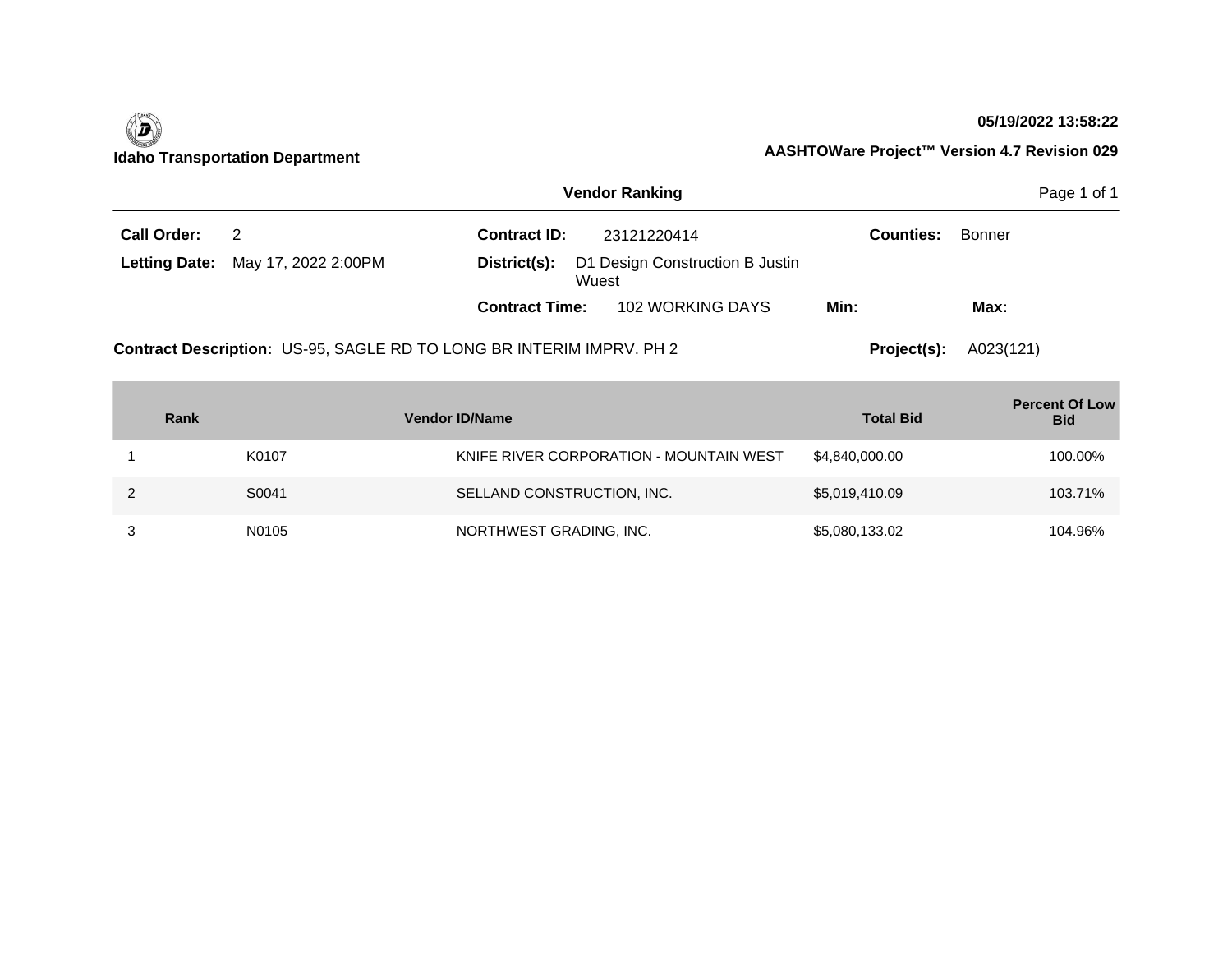# $\left(\begin{matrix} \n\end{matrix}\right)$

### **05/19/2022 13:58:22**

## **Idaho Transportation Department AASHTOWare Project™ Version 4.7 Revision 029**

| <b>Tabulation of Bids</b>       |                                                           |  |  |  |
|---------------------------------|-----------------------------------------------------------|--|--|--|
| <b>Proposal ID: 23121220414</b> | <b>Counties: Bonner</b>                                   |  |  |  |
| Letting Date: May 17, 2022      | <b>District(s):</b> D1 Design Construction B Justin Wuest |  |  |  |
| Call Order: 2                   | <b>Project(s): A023(121)</b>                              |  |  |  |

**Contract Time:** 102 WORKING DAYS

| Line No / Item ID<br><b>Item Description</b> |                                                    | (1) KNIFE RIVER<br><b>CORPORATION - MOUNTAIN</b><br><b>WEST</b> |                   | (2) SELLAND<br><b>CONSTRUCTION, INC.</b> |                        | (3) NORTHWEST GRADING,<br>INC. |                   |                   |
|----------------------------------------------|----------------------------------------------------|-----------------------------------------------------------------|-------------------|------------------------------------------|------------------------|--------------------------------|-------------------|-------------------|
|                                              | Alt Set / Alt Member                               | <b>Quantity and Units</b>                                       | <b>Unit Price</b> | <b>Ext Amount</b>                        | <b>Unit Price</b>      | <b>Ext Amount</b>              | <b>Unit Price</b> | <b>Ext Amount</b> |
| <b>SECTION:</b>                              | 0001                                               | (WORK BY CONTRACT A023(121                                      |                   | <b>Cat Alt Set:</b>                      | <b>Cat Alt Member:</b> |                                | LCC:              |                   |
| 0005                                         | 105-010A                                           | 30,000.000                                                      | 1.00000           | 30,000.00                                | 1.00000                | 30,000.00                      | 1.00000           | 30,000.00         |
|                                              | <b>DISPUTE REVIEW BOARD-3</b><br>MEMBER(CONT ITEM) | CA                                                              |                   |                                          |                        |                                |                   |                   |
| 0010                                         | 201-010A                                           | (1.000)                                                         | 120,000.00000     | 120,000.00                               | 75,000.00000           | 75,000.00                      | 8,059.81000       | 8,059.81          |
|                                              | <b>CLEARING &amp; GRUBBING</b>                     | <b>LS</b>                                                       |                   |                                          |                        |                                |                   |                   |
| 0015                                         | 202-005A                                           | 14.000                                                          | 1,200.00000       | 16,800.00                                | 4,500.00000            | 63,000.00                      | 2,638.25000       | 36,935.50         |
|                                              | SELECTIVE REM OF TREES<br><b>INCLUDING STUMPS</b>  | <b>EACH</b>                                                     |                   |                                          |                        |                                |                   |                   |
| 0020                                         | 203-005A                                           | (1.000)                                                         | 4,000.00000       | 4,000.00                                 | 20,000.00000           | 20,000.00                      | 11,189.48000      | 11,189.48         |
|                                              | <b>REM OF OBSTRUCTIONS</b>                         | <b>LS</b>                                                       |                   |                                          |                        |                                |                   |                   |
| 0025                                         | 203-060A                                           | 69.000                                                          | 45.00000          | 3,105.00                                 | 50.00000               | 3,450.00                       | 22.07000          | 1,522.83          |
|                                              | REM OF CONC SIDEWALK                               | SY                                                              |                   |                                          |                        |                                |                   |                   |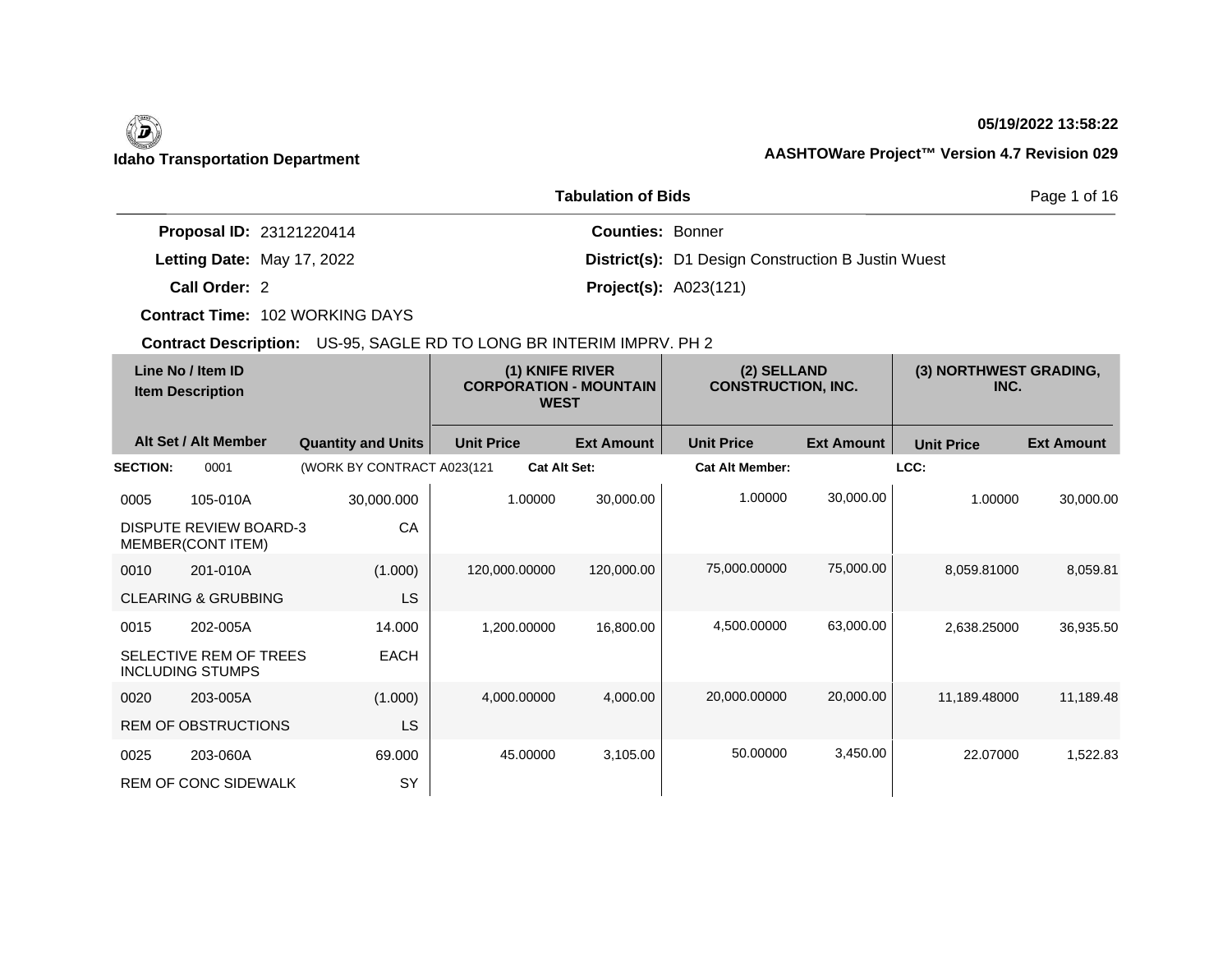## **05/19/2022 13:58:22**

| <b>Tabulation of Bids</b>       |                                                           |  |  |  |
|---------------------------------|-----------------------------------------------------------|--|--|--|
| <b>Proposal ID: 23121220414</b> | <b>Counties: Bonner</b>                                   |  |  |  |
| Letting Date: May 17, 2022      | <b>District(s):</b> D1 Design Construction B Justin Wuest |  |  |  |
| Call Order: 2                   | <b>Project(s): A023(121)</b>                              |  |  |  |

**Contract Time:** 102 WORKING DAYS

| Line No / Item ID<br><b>Item Description</b> |                                 | (1) KNIFE RIVER<br><b>CORPORATION - MOUNTAIN</b><br><b>WEST</b> |                   | (2) SELLAND<br><b>CONSTRUCTION, INC.</b> |                        | (3) NORTHWEST GRADING,<br>INC. |                   |                   |
|----------------------------------------------|---------------------------------|-----------------------------------------------------------------|-------------------|------------------------------------------|------------------------|--------------------------------|-------------------|-------------------|
|                                              | Alt Set / Alt Member            | <b>Quantity and Units</b>                                       | <b>Unit Price</b> | <b>Ext Amount</b>                        | <b>Unit Price</b>      | <b>Ext Amount</b>              | <b>Unit Price</b> | <b>Ext Amount</b> |
| <b>SECTION:</b>                              | 0001                            | (WORK BY CONTRACT A023(121)                                     |                   | <b>Cat Alt Set:</b>                      | <b>Cat Alt Member:</b> |                                | LCC:              |                   |
| 0030                                         | 203-080A                        | 989.000                                                         | 12.00000          | 11,868.00                                | 10.00000               | 9,890.00                       | 12.09000          | 11,957.01         |
|                                              | <b>REM OF GUARDRAIL/BARRIER</b> | <b>FT</b>                                                       |                   |                                          |                        |                                |                   |                   |
| 0035                                         | 203-130A                        | 2,350.000                                                       | 2.00000           | 4,700.00                                 | 4.00000                | 9,400.00                       | 1.21000           | 2,843.50          |
|                                              | <b>REMOVAL OF PAV MARKINGS</b>  | <b>FT</b>                                                       |                   |                                          |                        |                                |                   |                   |
| 0040                                         | 203-135A                        | 3.000                                                           | 200.00000         | 600.00                                   | 180.00000              | 540.00                         | 211.67000         | 635.01            |
|                                              | <b>REMOVAL OF SIGN</b>          | <b>EACH</b>                                                     |                   |                                          |                        |                                |                   |                   |
| 0045                                         | 205-005A                        | 2,313.000                                                       | 45.00000          | 104,085.00                               | 50.00000               | 115,650.00                     | 22.95000          | 53,083.35         |
| <b>EXCAVATION</b>                            |                                 | CY                                                              |                   |                                          |                        |                                |                   |                   |
| 0050                                         | 205-040A                        | 3,258.000                                                       | 50.00000          | 162,900.00                               | 40.00000               | 130,320.00                     | 48.44000          | 157,817.52        |
|                                              | <b>GRANULAR BORROW</b>          | CY                                                              |                   |                                          |                        |                                |                   |                   |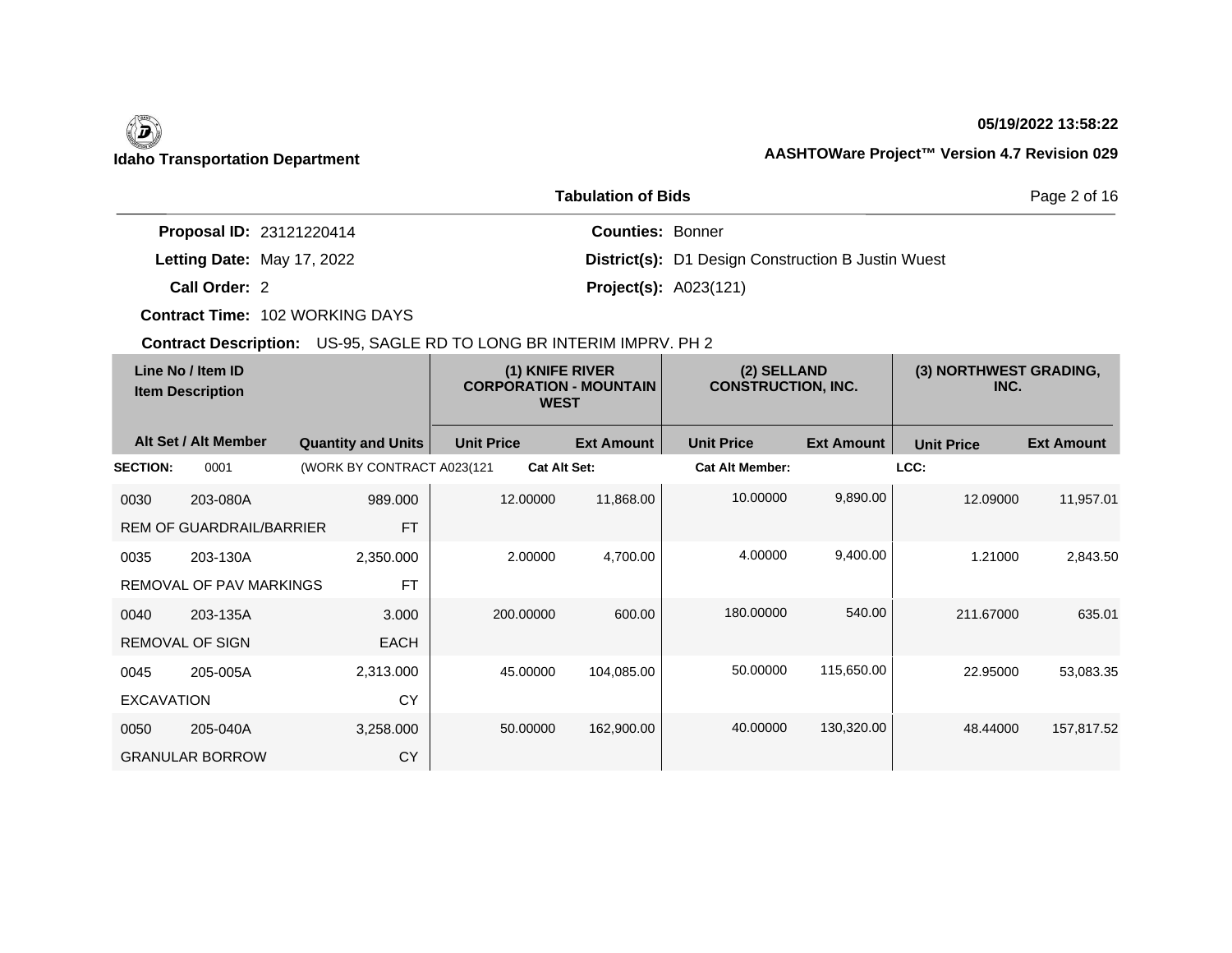## **05/19/2022 13:58:22**

|                                 | Page 3 of 16                                              |  |
|---------------------------------|-----------------------------------------------------------|--|
| <b>Proposal ID: 23121220414</b> | <b>Counties: Bonner</b>                                   |  |
| Letting Date: May 17, 2022      | <b>District(s):</b> D1 Design Construction B Justin Wuest |  |
| Call Order: 2                   | <b>Project(s):</b> $A023(121)$                            |  |

**Contract Time:** 102 WORKING DAYS

| Line No / Item ID<br><b>Item Description</b> |                                                      | (1) KNIFE RIVER<br><b>CORPORATION - MOUNTAIN</b><br><b>WEST</b> |                     | (2) SELLAND<br><b>CONSTRUCTION, INC.</b> |                        | (3) NORTHWEST GRADING,<br>INC. |                   |                   |
|----------------------------------------------|------------------------------------------------------|-----------------------------------------------------------------|---------------------|------------------------------------------|------------------------|--------------------------------|-------------------|-------------------|
|                                              | Alt Set / Alt Member                                 | <b>Quantity and Units</b>                                       | <b>Unit Price</b>   | <b>Ext Amount</b>                        | <b>Unit Price</b>      | <b>Ext Amount</b>              | <b>Unit Price</b> | <b>Ext Amount</b> |
| <b>SECTION:</b>                              | 0001                                                 | (WORK BY CONTRACT A023(121                                      | <b>Cat Alt Set:</b> |                                          | <b>Cat Alt Member:</b> |                                | LCC:              |                   |
| 0055                                         | 205-060A                                             | 85.000                                                          | 10.00000            | 850.00                                   | 100.00000              | 8,500.00                       | 218.31000         | 18,556.35         |
| ABATEMENT                                    | WATER FOR DUST                                       | MG                                                              |                     |                                          |                        |                                |                   |                   |
| 0060                                         | 205-095A                                             | 10,000.000                                                      | 1.00000             | 10,000.00                                | 1.00000                | 10,000.00                      | 1.00000           | 10,000.00         |
|                                              | <b>SOFT SPOT REPAIR</b>                              | CA                                                              |                     |                                          |                        |                                |                   |                   |
| 0065                                         | 212-011A                                             | 1,267.000                                                       | 4.00000             | 5,068.00                                 | 3.50000                | 4,434.50                       | 3.83000           | 4,852.61          |
| <b>FIBER WATTLE</b>                          |                                                      | <b>FT</b>                                                       |                     |                                          |                        |                                |                   |                   |
| 0070                                         | 212-105A                                             | 15,000.000                                                      | 1.00000             | 15,000.00                                | 1.00000                | 15,000.00                      | 1.00000           | 15,000.00         |
|                                              | <b>WATER POLLUTION AND</b><br><b>EROSION CONTROL</b> | CA                                                              |                     |                                          |                        |                                |                   |                   |
| 0075                                         | 301-005A                                             | 3,549.000                                                       | 35.00000            | 124,215.00                               | 50.00000               | 177,450.00                     | 28.47000          | 101,040.03        |
|                                              | <b>GRANULAR SUBBASE</b>                              | <b>TON</b>                                                      |                     |                                          |                        |                                |                   |                   |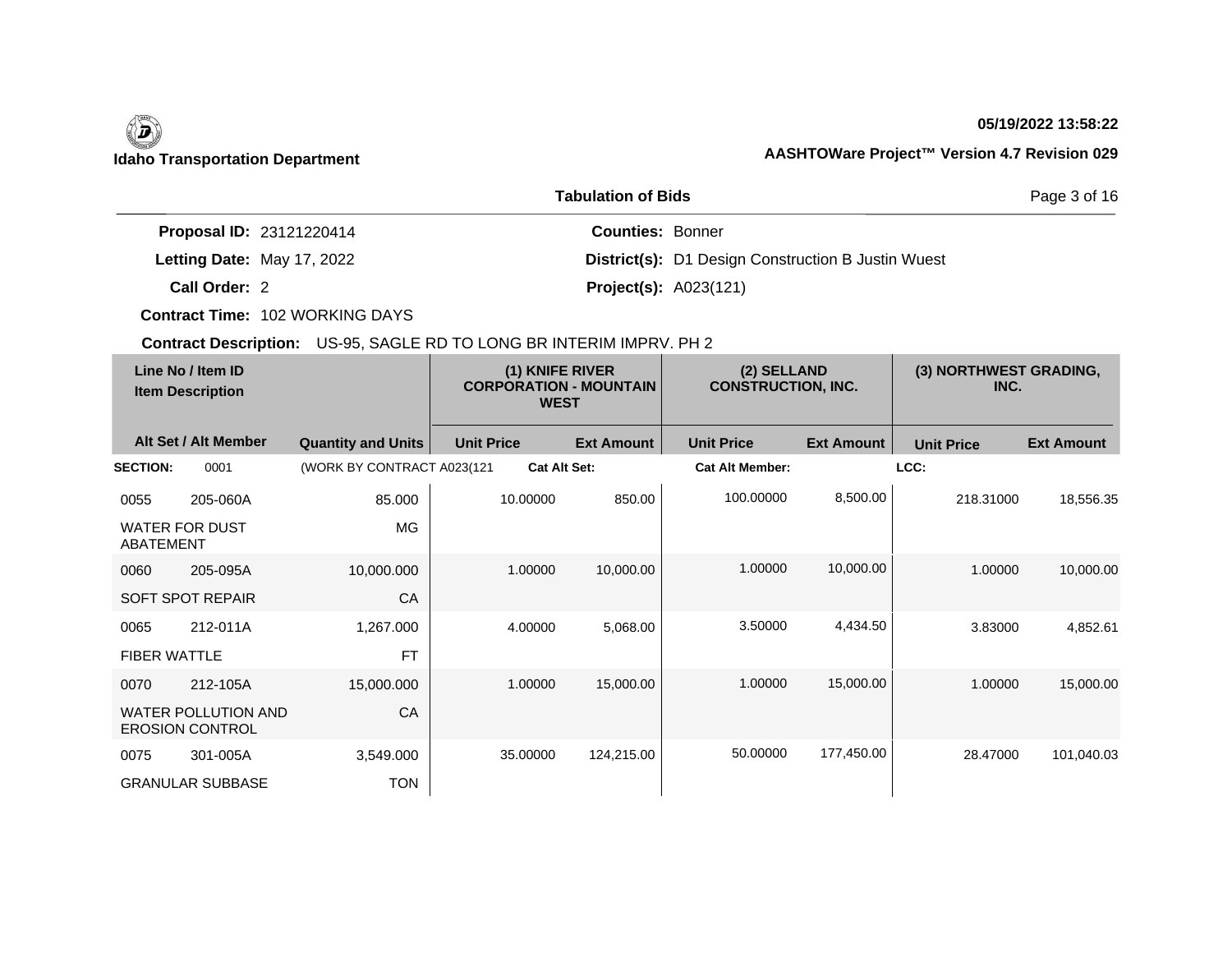### **05/19/2022 13:58:22**

|                            | Page 4 of 16                                              |  |
|----------------------------|-----------------------------------------------------------|--|
| Proposal ID: 23121220414   | <b>Counties: Bonner</b>                                   |  |
| Letting Date: May 17, 2022 | <b>District(s):</b> D1 Design Construction B Justin Wuest |  |
| Call Order: 2              | <b>Project(s): A023(121)</b>                              |  |

**Contract Time:** 102 WORKING DAYS

| Line No / Item ID<br><b>Item Description</b> |                                            | (1) KNIFE RIVER<br><b>CORPORATION - MOUNTAIN</b><br><b>WEST</b> |                   | (2) SELLAND<br><b>CONSTRUCTION, INC.</b> |                        | (3) NORTHWEST GRADING,<br>INC. |                   |                   |
|----------------------------------------------|--------------------------------------------|-----------------------------------------------------------------|-------------------|------------------------------------------|------------------------|--------------------------------|-------------------|-------------------|
|                                              | Alt Set / Alt Member                       | <b>Quantity and Units</b>                                       | <b>Unit Price</b> | <b>Ext Amount</b>                        | <b>Unit Price</b>      | <b>Ext Amount</b>              | <b>Unit Price</b> | <b>Ext Amount</b> |
| <b>SECTION:</b>                              | 0001                                       | (WORK BY CONTRACT A023(121                                      |                   | <b>Cat Alt Set:</b>                      | <b>Cat Alt Member:</b> |                                | LCC:              |                   |
| 0080                                         | 303-021A                                   | 4,048.000                                                       | 44.00000          | 178,112.00                               | 70.00000               | 283,360.00                     | 44.22000          | 179,002.56        |
|                                              | 3/4" AGGR TY A FOR BASE                    | <b>TON</b>                                                      |                   |                                          |                        |                                |                   |                   |
| 0085                                         | 401-020A                                   | 9,438.000                                                       | 7.00000           | 66,066.00                                | 6.00000                | 56,628.00                      | 7.21000           | 68,047.98         |
| <b>TACK COAT</b>                             | CSS-1 DIL EMUL ASPH FOR                    | <b>GAL</b>                                                      |                   |                                          |                        |                                |                   |                   |
| 0090                                         | 405-245A                                   | 2.000                                                           | 3,750.00000       | 7,500.00                                 | 5,500.00000            | 11,000.00                      | 6,635.55000       | 13,271.10         |
| <b>APPROACH</b>                              |                                            | <b>EACH</b>                                                     |                   |                                          |                        |                                |                   |                   |
| 0095                                         | 405-435A                                   | 582.000                                                         | 150.00000         | 87,300.00                                | 145.00000              | 84,390.00                      | 173.50000         | 100,977.00        |
|                                              | SUPERPAVE HMA PAV INCL<br>ASPH&ADD CL SP-3 | <b>TON</b>                                                      |                   |                                          |                        |                                |                   |                   |
| 0100                                         | 405-455A                                   | 5,818.000                                                       | 150.00000         | 872,700.00                               | 155.00000              | 901,790.00                     | 174.91000         | 1,017,626.38      |
|                                              | SUPERPAVE HMA PAV INCL<br>ASPH&ADD CL SP-5 | <b>TON</b>                                                      |                   |                                          |                        |                                |                   |                   |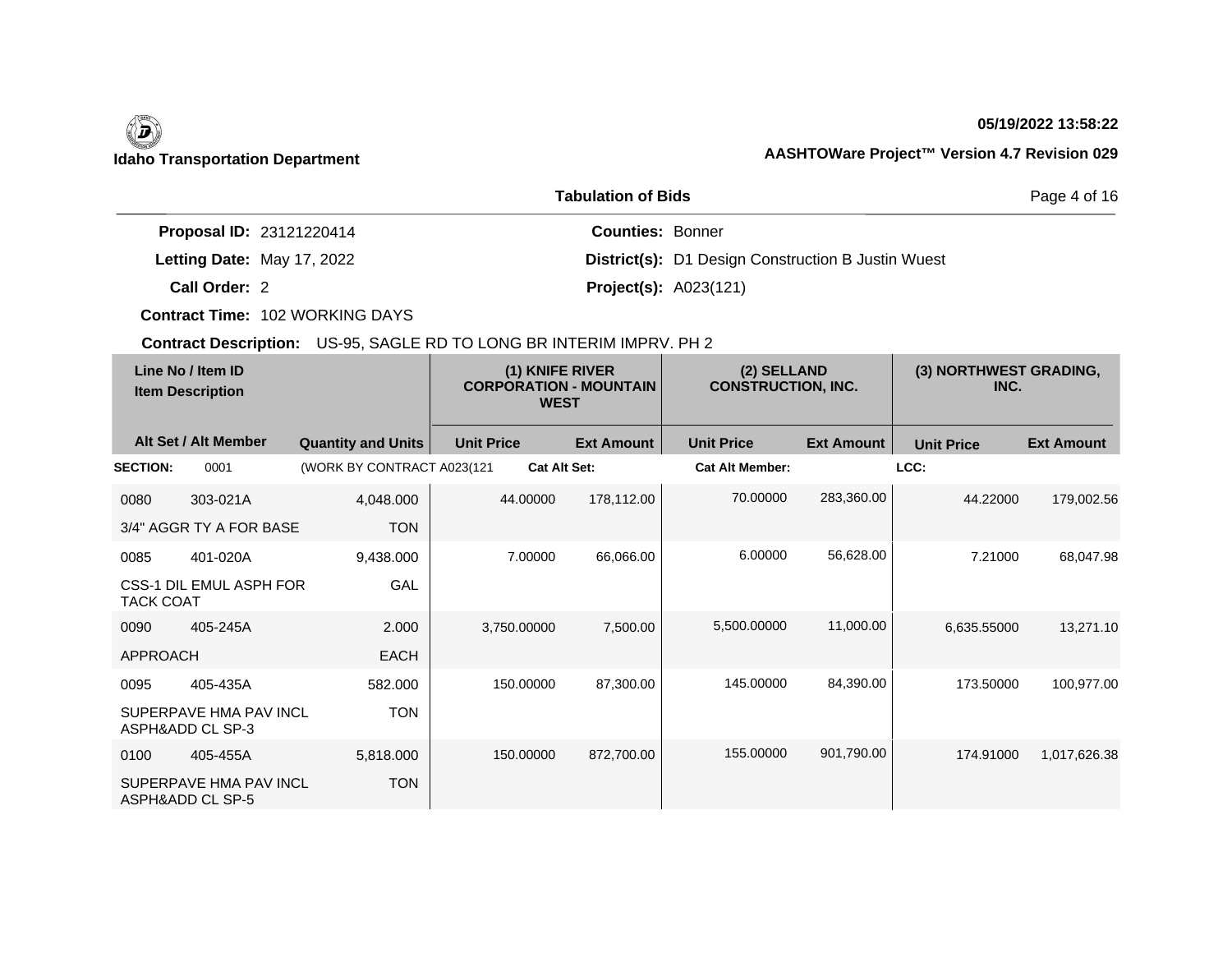### **05/19/2022 13:58:22**

| <b>Tabulation of Bids</b>       |                                                           |  |  |  |
|---------------------------------|-----------------------------------------------------------|--|--|--|
| <b>Proposal ID: 23121220414</b> | <b>Counties: Bonner</b>                                   |  |  |  |
| Letting Date: May 17, 2022      | <b>District(s):</b> D1 Design Construction B Justin Wuest |  |  |  |
| Call Order: 2                   | <b>Project(s): A023(121)</b>                              |  |  |  |

**Contract Time:** 102 WORKING DAYS

| Line No / Item ID<br><b>Item Description</b> |                          | (1) KNIFE RIVER<br><b>CORPORATION - MOUNTAIN</b><br><b>WEST</b> |                     | (2) SELLAND<br><b>CONSTRUCTION, INC.</b> |                        | (3) NORTHWEST GRADING,<br>INC. |                   |                   |
|----------------------------------------------|--------------------------|-----------------------------------------------------------------|---------------------|------------------------------------------|------------------------|--------------------------------|-------------------|-------------------|
|                                              | Alt Set / Alt Member     | <b>Quantity and Units</b>                                       | <b>Unit Price</b>   | <b>Ext Amount</b>                        | <b>Unit Price</b>      | <b>Ext Amount</b>              | <b>Unit Price</b> | <b>Ext Amount</b> |
| <b>SECTION:</b>                              | 0001                     | (WORK BY CONTRACT A023(121                                      | <b>Cat Alt Set:</b> |                                          | <b>Cat Alt Member:</b> |                                | LCC:              |                   |
| 0105                                         | 431-005A                 | 44,615.000                                                      | 4.00000             | 178,460.00                               | 3.80000                | 169,537.00                     | 4.69000           | 209,244.35        |
| <b>COLD MILLING</b>                          |                          | SY                                                              |                     |                                          |                        |                                |                   |                   |
| 0110                                         | 560-005B                 | 20,000.000                                                      | 1.00000             | 20,000.00                                | 1.00000                | 20,000.00                      | 1.00000           | 20,000.00         |
|                                              | DEWATERING FOUNDATION    | CA                                                              |                     |                                          |                        |                                |                   |                   |
| 0115                                         | 602-025A                 | 114.000                                                         | 300.00000           | 34,200.00                                | 120.00000              | 13,680.00                      | 263.42000         | 30,029.88         |
| 12" PIPE CULV                                |                          | <b>FT</b>                                                       |                     |                                          |                        |                                |                   |                   |
| 0120                                         | 602-045A                 | 2.000                                                           | 1,200.00000         | 2,400.00                                 | 1,500.00000            | 3,000.00                       | 2,767.10000       | 5,534.20          |
| 24" PIPE CULV                                |                          | <b>FT</b>                                                       |                     |                                          |                        |                                |                   |                   |
| 0125                                         | 605-525A                 | 2.000                                                           | 12,000.00000        | 24,000.00                                | 8,500.00000            | 17,000.00                      | 6,984.21000       | 13,968.42         |
|                                              | <b>CATCH BASIN TY 3A</b> | <b>EACH</b>                                                     |                     |                                          |                        |                                |                   |                   |
| 0130                                         | 605-640A                 | 2.000                                                           | 1,000.00000         | 2,000.00                                 | 800.00000              | 1,600.00                       | 1,642.07000       | 3,284.14          |
|                                              | ADJUST VALVE COVERS      | <b>EACH</b>                                                     |                     |                                          |                        |                                |                   |                   |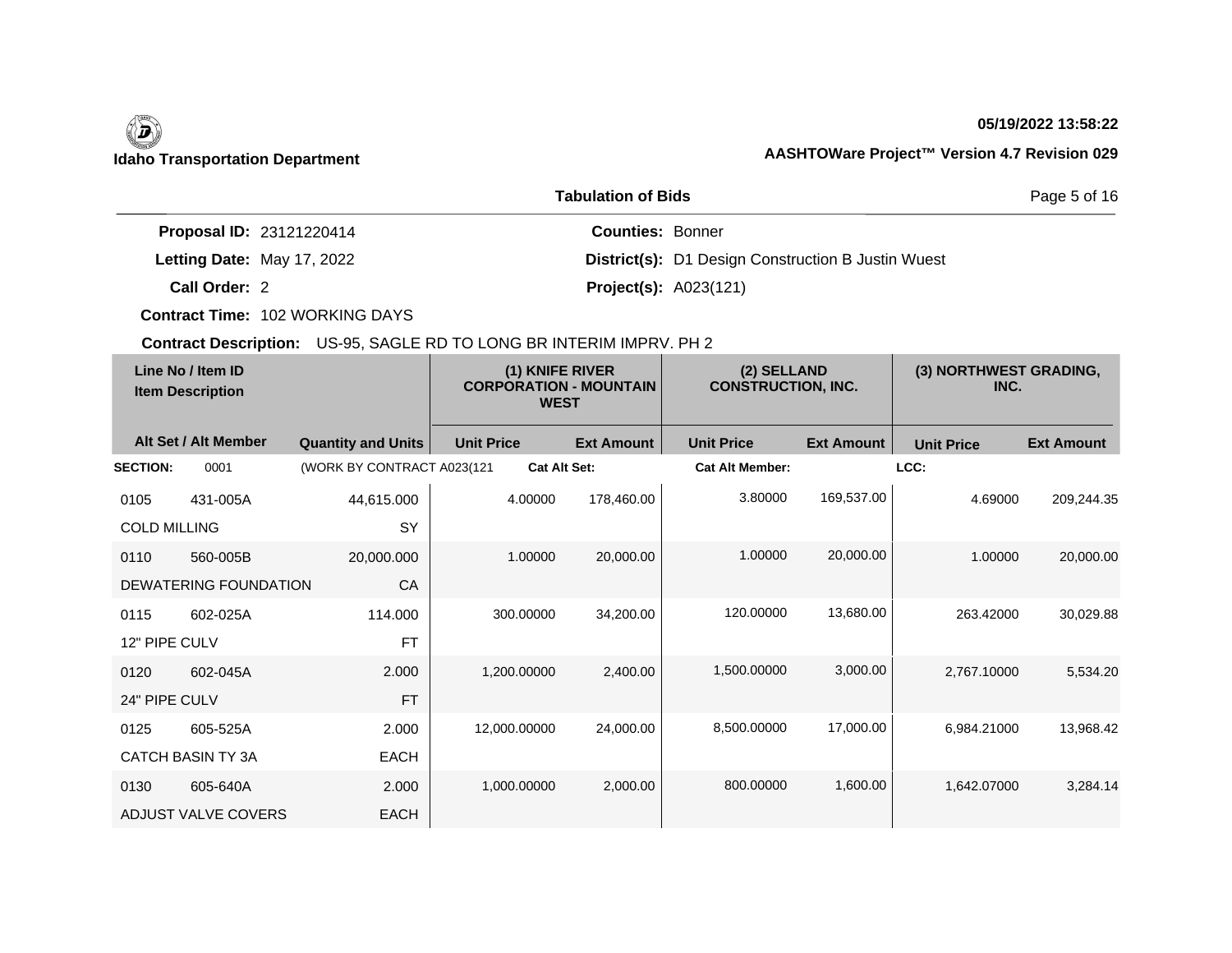### **05/19/2022 13:58:22**

|                                 | Page 6 of 16                                              |  |
|---------------------------------|-----------------------------------------------------------|--|
| <b>Proposal ID: 23121220414</b> | <b>Counties: Bonner</b>                                   |  |
| Letting Date: May 17, 2022      | <b>District(s):</b> D1 Design Construction B Justin Wuest |  |
| Call Order: 2                   | <b>Project(s): A023(121)</b>                              |  |

**Contract Time:** 102 WORKING DAYS

| Line No / Item ID<br><b>Item Description</b> |                            | (1) KNIFE RIVER<br><b>CORPORATION - MOUNTAIN</b><br><b>WEST</b> |                     | (2) SELLAND<br><b>CONSTRUCTION, INC.</b> |                        | (3) NORTHWEST GRADING,<br>INC. |                   |                   |
|----------------------------------------------|----------------------------|-----------------------------------------------------------------|---------------------|------------------------------------------|------------------------|--------------------------------|-------------------|-------------------|
|                                              | Alt Set / Alt Member       | <b>Quantity and Units</b>                                       | <b>Unit Price</b>   | <b>Ext Amount</b>                        | <b>Unit Price</b>      | <b>Ext Amount</b>              | <b>Unit Price</b> | <b>Ext Amount</b> |
| <b>SECTION:</b>                              | 0001                       | (WORK BY CONTRACT A023(121                                      | <b>Cat Alt Set:</b> |                                          | <b>Cat Alt Member:</b> |                                | LCC:              |                   |
| 0135                                         | 608-025A                   | 6.000                                                           | 1,000.00000         | 6,000.00                                 | 450.00000              | 2,700.00                       | 1,564.13000       | 9,384.78          |
|                                              | 12" APRON FOR PIPE         | <b>EACH</b>                                                     |                     |                                          |                        |                                |                   |                   |
| 0140                                         | 612-005D                   | 1,380.000                                                       | 40.00000            | 55,200.00                                | 35.00000               | 48,300.00                      | 41.73000          | 57,587.40         |
|                                              | <b>W-BEAM GUARDRAIL</b>    | <b>FT</b>                                                       |                     |                                          |                        |                                |                   |                   |
| 0145                                         | 612-115C                   | 2.000                                                           | 3,000.00000         | 6,000.00                                 | 4,000.00000            | 8,000.00                       | 3,023.80000       | 6,047.60          |
| <b>TANGENT</b>                               | <b>GUARDRAIL TERMINAL,</b> | <b>EACH</b>                                                     |                     |                                          |                        |                                |                   |                   |
| 0150                                         | 614-015A                   | 65.400                                                          | 200.00000           | 13,080.00                                | 190.00000              | 12,426.00                      | 98.38000          | 6,434.05          |
| <b>SIDEWALK</b>                              |                            | SY                                                              |                     |                                          |                        |                                |                   |                   |
| 0155                                         | 614-025A                   | 28.300                                                          | 915.00000           | 25,894.50                                | 450.00000              | 12,735.00                      | 238.77000         | 6,757.19          |
| <b>CURB RAMP</b>                             |                            | SY                                                              |                     |                                          |                        |                                |                   |                   |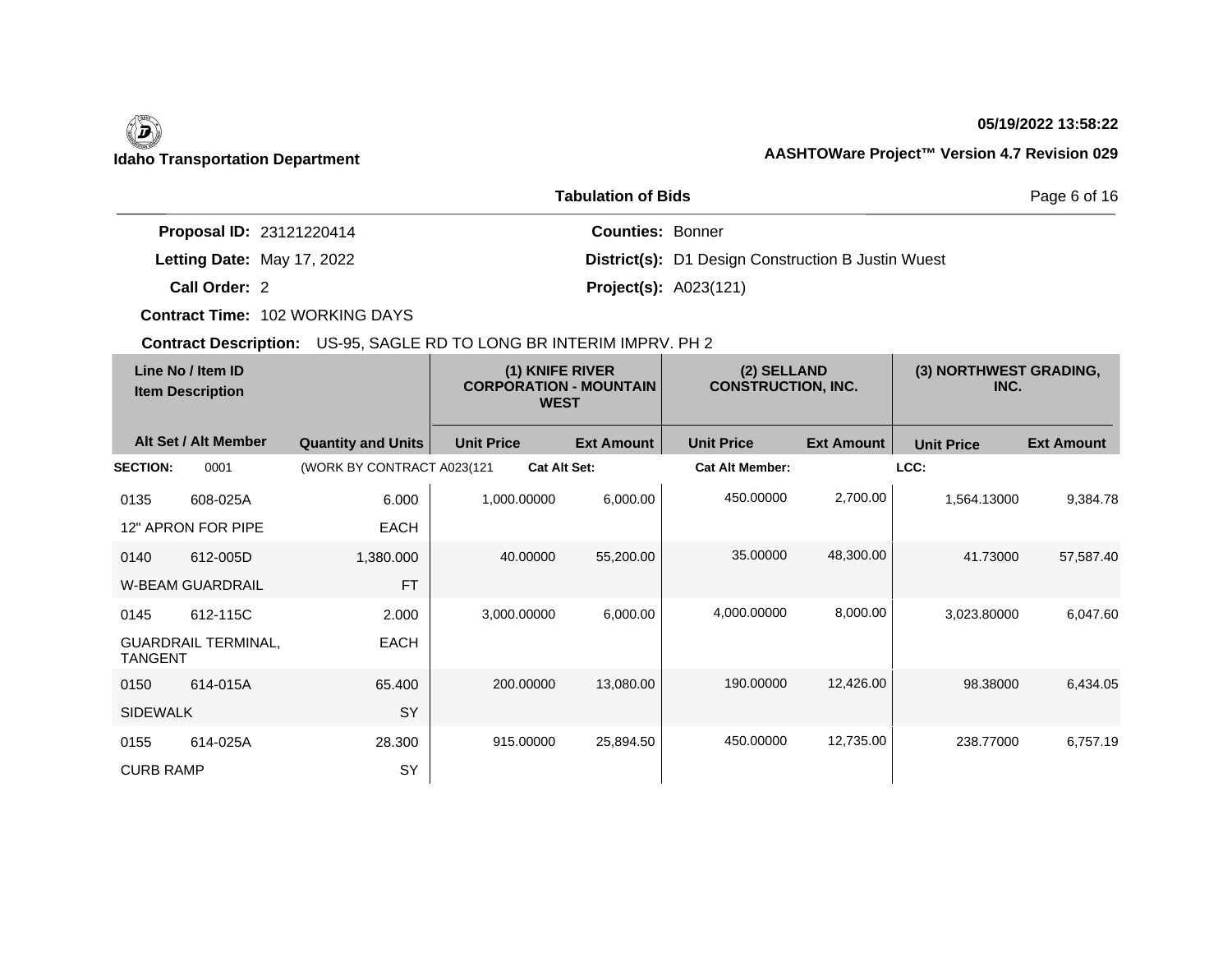### **05/19/2022 13:58:22**

Page 7 of 16

## **Idaho Transportation Department AASHTOWare Project™ Version 4.7 Revision 029**

|                                 | <b>Tabulation of Bids</b>                                 |
|---------------------------------|-----------------------------------------------------------|
| <b>Proposal ID: 23121220414</b> | <b>Counties: Bonner</b>                                   |
| Letting Date: May 17, 2022      | <b>District(s):</b> D1 Design Construction B Justin Wuest |
| Call Order: 2                   | <b>Project(s): A023(121)</b>                              |

**Contract Time:** 102 WORKING DAYS

| Line No / Item ID<br><b>Item Description</b> |                                  | (1) KNIFE RIVER<br><b>CORPORATION - MOUNTAIN</b><br><b>WEST</b> |                   | (2) SELLAND<br><b>CONSTRUCTION, INC.</b> |                        | (3) NORTHWEST GRADING,<br>INC. |                   |                   |
|----------------------------------------------|----------------------------------|-----------------------------------------------------------------|-------------------|------------------------------------------|------------------------|--------------------------------|-------------------|-------------------|
|                                              | Alt Set / Alt Member             | <b>Quantity and Units</b>                                       | <b>Unit Price</b> | <b>Ext Amount</b>                        | <b>Unit Price</b>      | <b>Ext Amount</b>              | <b>Unit Price</b> | <b>Ext Amount</b> |
| <b>SECTION:</b>                              | 0001                             | (WORK BY CONTRACT A023(121                                      |                   | <b>Cat Alt Set:</b>                      | <b>Cat Alt Member:</b> |                                | LCC:              |                   |
| 0160                                         | 615-258A                         | 144.000                                                         | 100.00000         | 14,400.00                                | 15.00000               | 2,160.00                       | 29.03000          | 4,180.32          |
| <b>CURB TYPE 3</b>                           |                                  | <b>FT</b>                                                       |                   |                                          |                        |                                |                   |                   |
| 0165                                         | 615-260A                         | 502.000                                                         | 41.00000          | 20,582.00                                | 32.00000               | 16,064.00                      | 31.81000          | 15,968.62         |
| <b>CURB TYPE 5</b>                           |                                  | <b>FT</b>                                                       |                   |                                          |                        |                                |                   |                   |
| 0170                                         | 616-010A                         | 103.000                                                         | 25.00000          | 2,575.00                                 | 25,00000               | 2,575.00                       | 26.61000          | 2,740.83          |
| SIGNS TY B                                   |                                  | <b>SF</b>                                                       |                   |                                          |                        |                                |                   |                   |
| 0175                                         | 616-035A                         | 147.000                                                         | 9.00000           | 1,323.00                                 | 8.00000                | 1,176.00                       | 9.07000           | 1,333.29          |
| ANGLES                                       | <b>SIGN BRACKETS &amp; BRACE</b> | <b>LB</b>                                                       |                   |                                          |                        |                                |                   |                   |
| 0180                                         | 616-045A                         | 1,318.000                                                       | 9.00000           | 11,862.00                                | 8.50000                | 11,203.00                      | 9.68000           | 12,758.24         |
|                                              | BRKAWY STL SIGN POST TY B        | LB                                                              |                   |                                          |                        |                                |                   |                   |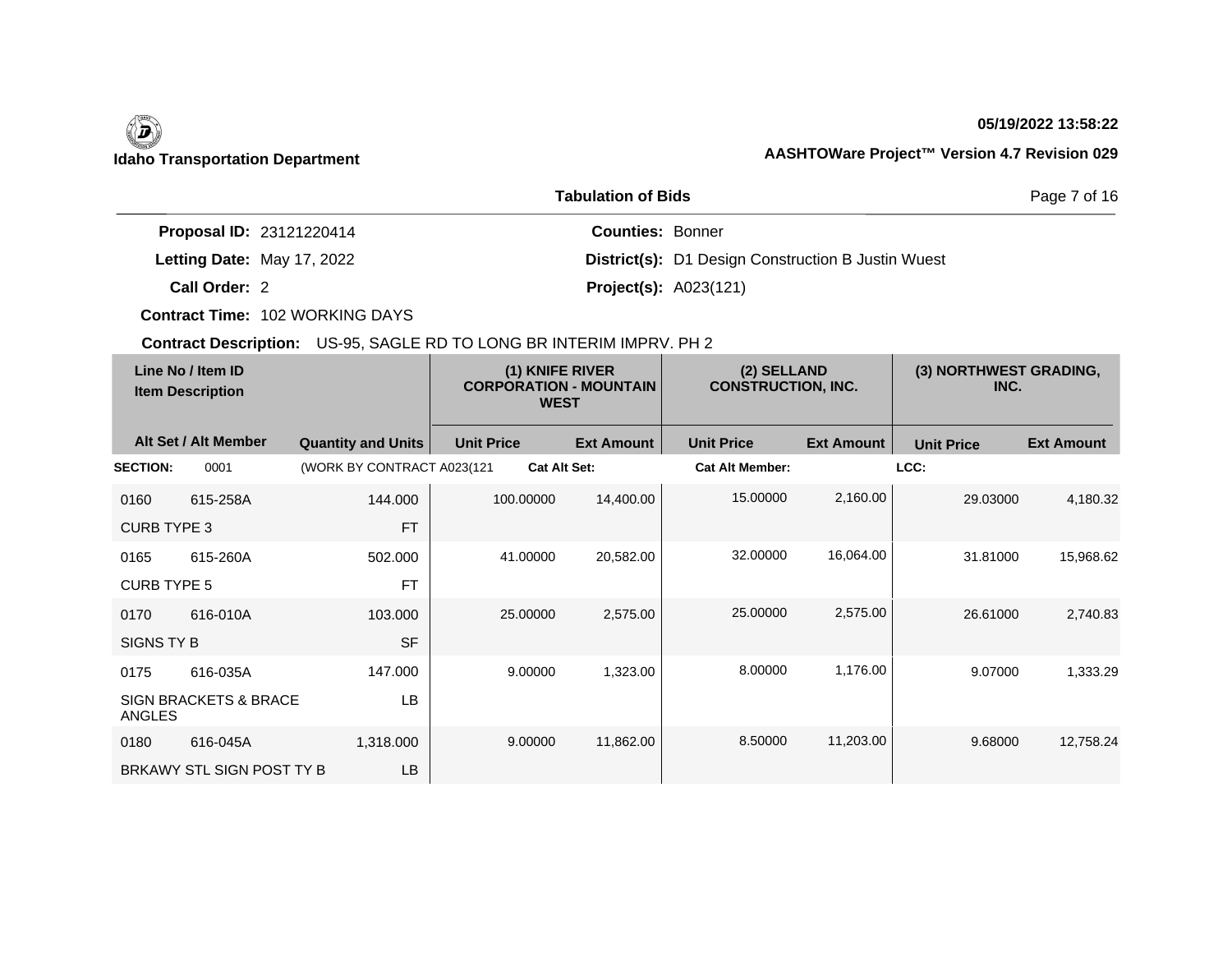# $\left(\begin{matrix} \n\end{matrix}\right)$

## **05/19/2022 13:58:22**

## **Idaho Transportation Department AASHTOWare Project™ Version 4.7 Revision 029**

|                            | Page 8 of 16                                              |  |
|----------------------------|-----------------------------------------------------------|--|
| Proposal ID: 23121220414   | <b>Counties: Bonner</b>                                   |  |
| Letting Date: May 17, 2022 | <b>District(s):</b> D1 Design Construction B Justin Wuest |  |
| Call Order: 2              | <b>Project(s): A023(121)</b>                              |  |

**Contract Time:** 102 WORKING DAYS

| Line No / Item ID<br><b>Item Description</b> |                           | (1) KNIFE RIVER<br><b>CORPORATION - MOUNTAIN</b><br><b>WEST</b> |                     | (2) SELLAND<br><b>CONSTRUCTION, INC.</b> |                        | (3) NORTHWEST GRADING,<br>INC. |                   |                   |
|----------------------------------------------|---------------------------|-----------------------------------------------------------------|---------------------|------------------------------------------|------------------------|--------------------------------|-------------------|-------------------|
|                                              | Alt Set / Alt Member      | <b>Quantity and Units</b>                                       | <b>Unit Price</b>   | <b>Ext Amount</b>                        | <b>Unit Price</b>      | <b>Ext Amount</b>              | <b>Unit Price</b> | <b>Ext Amount</b> |
| <b>SECTION:</b>                              | 0001                      | (WORK BY CONTRACT A023(121                                      | <b>Cat Alt Set:</b> |                                          | <b>Cat Alt Member:</b> |                                | LCC:              |                   |
| 0185                                         | 616-065A                  | 12.000                                                          | 2,000.00000         | 24,000.00                                | 1,800.00000            | 21,600.00                      | 2,116.66000       | 25,399.92         |
| TY B                                         | BRKAWY STL SIGN POST INST | <b>EACH</b>                                                     |                     |                                          |                        |                                |                   |                   |
| 0190                                         | 616-080A                  | 1.000                                                           | 115.00000           | 115.00                                   | 105.00000              | 105.00                         | 1,784.10000       | 1,784.10          |
| <b>REINSTALL SIGNS</b>                       |                           | <b>EACH</b>                                                     |                     |                                          |                        |                                |                   |                   |
| 0195                                         | 619-010A                  | (1.000)                                                         | 58,000.00000        | 58,000.00                                | 60,000.00000           | 60,000.00                      | 45,689.50000      | 45,689.50         |
|                                              | <b>ILLUMINATION TY 2</b>  | L S                                                             |                     |                                          |                        |                                |                   |                   |
| 0200                                         | 621-005A                  | 0.636                                                           | 1,500.00000         | 954.00                                   | 7,800.00000            | 4,960.80                       | 7,934.57000       | 5,046.39          |
|                                              | SEED BED PREPARATION      | <b>ACRE</b>                                                     |                     |                                          |                        |                                |                   |                   |
| 0205                                         | 621-010A                  | 0.636                                                           | 2,500.00000         | 1,590.00                                 | 2,135.00000            | 1,357.86                       | 2,577.64000       | 1,639.38          |
| <b>SEEDING</b>                               |                           | <b>ACRE</b>                                                     |                     |                                          |                        |                                |                   |                   |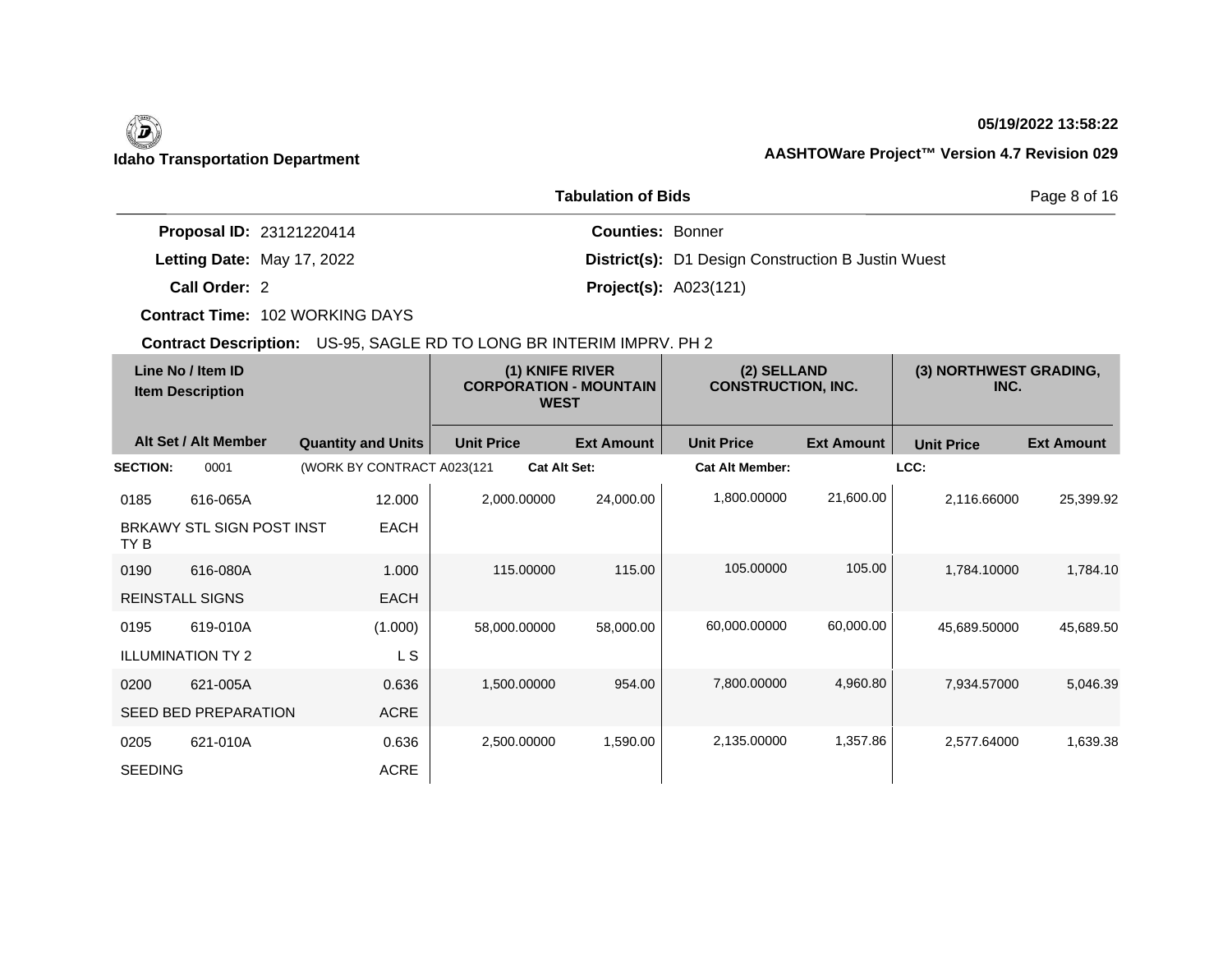## **05/19/2022 13:58:22**

|                                 | Page 9 of 16                                              |  |
|---------------------------------|-----------------------------------------------------------|--|
| <b>Proposal ID: 23121220414</b> | <b>Counties: Bonner</b>                                   |  |
| Letting Date: May 17, 2022      | <b>District(s):</b> D1 Design Construction B Justin Wuest |  |
| Call Order: 2                   | <b>Project(s): A023(121)</b>                              |  |

**Contract Time:** 102 WORKING DAYS

| Line No / Item ID<br><b>Item Description</b> |                                                     | (1) KNIFE RIVER<br><b>CORPORATION - MOUNTAIN</b><br><b>WEST</b> |                     | (2) SELLAND<br><b>CONSTRUCTION, INC.</b> |                        | (3) NORTHWEST GRADING,<br>INC. |                   |                   |
|----------------------------------------------|-----------------------------------------------------|-----------------------------------------------------------------|---------------------|------------------------------------------|------------------------|--------------------------------|-------------------|-------------------|
|                                              | Alt Set / Alt Member                                | <b>Quantity and Units</b>                                       | <b>Unit Price</b>   | <b>Ext Amount</b>                        | <b>Unit Price</b>      | <b>Ext Amount</b>              | <b>Unit Price</b> | <b>Ext Amount</b> |
| <b>SECTION:</b>                              | 0001                                                | (WORK BY CONTRACT A023(121                                      | <b>Cat Alt Set:</b> |                                          | <b>Cat Alt Member:</b> |                                | LCC:              |                   |
| 0210                                         | 621-025A                                            | 0.636                                                           | 1.200.00000         | 763.20                                   | 1,020.00000            | 648.72                         | 1,226.88000       | 780.30            |
| (TACKIFIER)                                  | <b>MULCH ANCHORING</b>                              | <b>ACRE</b>                                                     |                     |                                          |                        |                                |                   |                   |
| 0215                                         | 621-035A                                            | 0.636                                                           | 1,300.00000         | 826.80                                   | 1,130.00000            | 718.68                         | 1,358.83000       | 864.22            |
| <b>FERTILIZING</b>                           |                                                     | ACRE                                                            |                     |                                          |                        |                                |                   |                   |
| 0220                                         | 621-065A                                            | 0.636                                                           | 3,500.00000         | 2,226.00                                 | 3,130.00000            | 1,990.68                       | 3.780.90000       | 2,404.65          |
|                                              | <b>HYDRA APPLIED EROSION</b><br><b>CONTROL PROD</b> | <b>ACRE</b>                                                     |                     |                                          |                        |                                |                   |                   |
| 0225                                         | 626-010A                                            | 1,836.000                                                       | 8.00000             | 14,688.00                                | 3.60000                | 6,609.60                       | 14.51000          | 26,640.36         |
|                                              | <b>TEMPORARY TRAFFIC</b><br><b>CONTROL SIGNS</b>    | <b>SF</b>                                                       |                     |                                          |                        |                                |                   |                   |
| 0230                                         | 626-030A                                            | 15.000                                                          | 16.00000            | 240.00                                   | 22.00000               | 330.00                         | 30.24000          | 453.60            |
|                                              | <b>BARRICADE TY 1</b>                               | <b>EACH</b>                                                     |                     |                                          |                        |                                |                   |                   |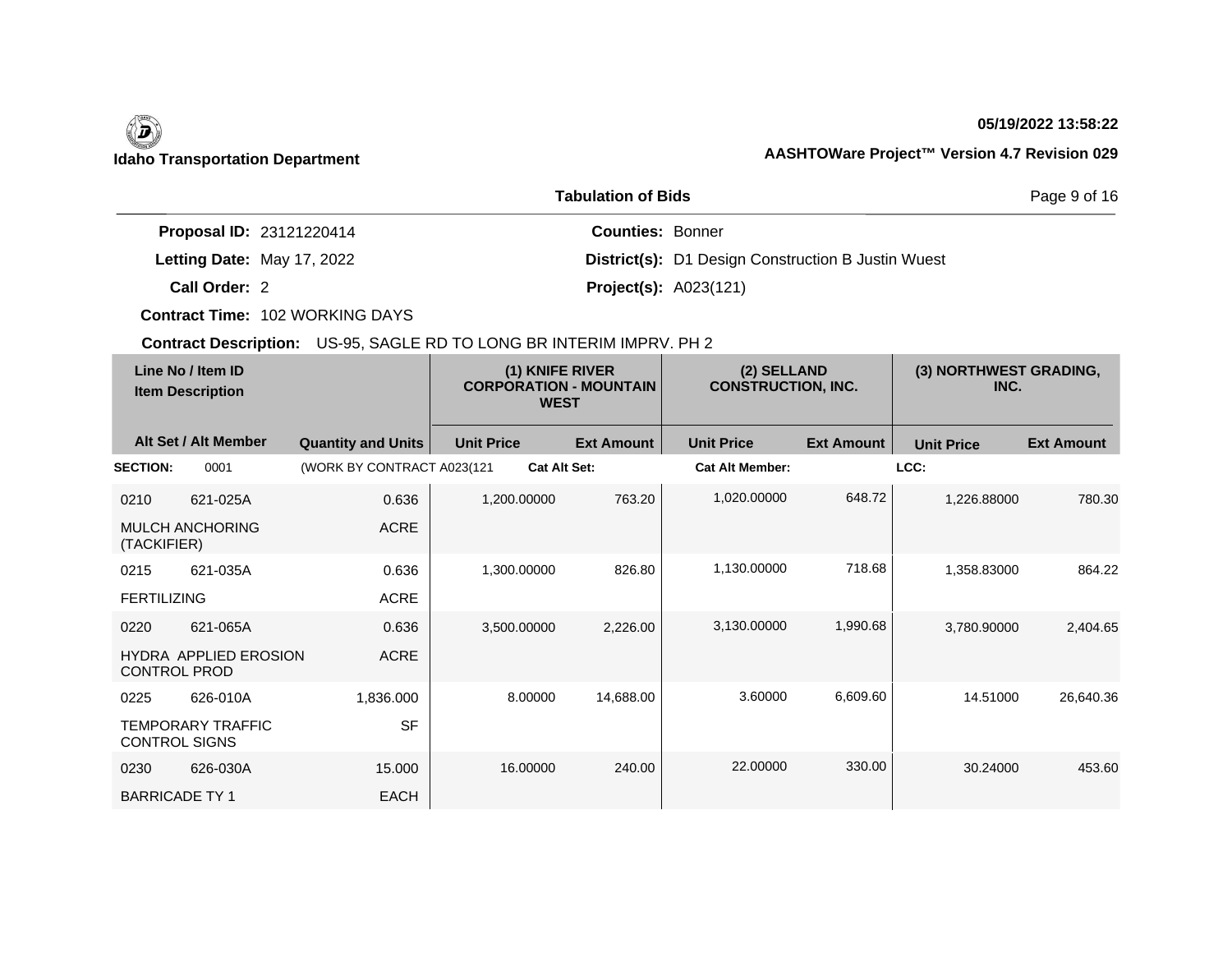## **05/19/2022 13:58:22**

## **Idaho Transportation Department AASHTOWare Project™ Version 4.7 Revision 029**

|                                 | Page 10 of 16                                             |  |
|---------------------------------|-----------------------------------------------------------|--|
| <b>Proposal ID: 23121220414</b> | <b>Counties: Bonner</b>                                   |  |
| Letting Date: May 17, 2022      | <b>District(s):</b> D1 Design Construction B Justin Wuest |  |
| Call Order: 2                   | <b>Project(s): A023(121)</b>                              |  |

**Contract Time:** 102 WORKING DAYS

| Line No / Item ID<br><b>Item Description</b> |                              | (1) KNIFE RIVER<br><b>CORPORATION - MOUNTAIN</b><br><b>WEST</b> |                     | (2) SELLAND<br><b>CONSTRUCTION, INC.</b> |                        | (3) NORTHWEST GRADING,<br>INC. |                   |                   |
|----------------------------------------------|------------------------------|-----------------------------------------------------------------|---------------------|------------------------------------------|------------------------|--------------------------------|-------------------|-------------------|
|                                              | Alt Set / Alt Member         | <b>Quantity and Units</b>                                       | <b>Unit Price</b>   | <b>Ext Amount</b>                        | <b>Unit Price</b>      | <b>Ext Amount</b>              | <b>Unit Price</b> | <b>Ext Amount</b> |
| <b>SECTION:</b>                              | 0001                         | (WORK BY CONTRACT A023(121                                      | <b>Cat Alt Set:</b> |                                          | <b>Cat Alt Member:</b> |                                | LCC:              |                   |
| 0235                                         | 626-040A                     | 15.000                                                          | 65.00000            | 975.00                                   | 32.00000               | 480.00                         | 60.47000          | 907.05            |
| <b>BARRICADE TY3</b>                         |                              | <b>EACH</b>                                                     |                     |                                          |                        |                                |                   |                   |
| 0240                                         | 626-050A                     | 310,000                                                         | 15.00000            | 4,650.00                                 | 17.00000               | 5,270.00                       | 42.33000          | 13,122.30         |
| <b>DRUMS</b>                                 |                              | <b>EACH</b>                                                     |                     |                                          |                        |                                |                   |                   |
| 0245                                         | 626-076B                     | 42.000                                                          | 46.00000            | 1,932.00                                 | 50.00000               | 2,100.00                       | 33.86000          | 1,422.12          |
|                                              | ARROW BOARD TY C             | <b>DAY</b>                                                      |                     |                                          |                        |                                |                   |                   |
| 0250                                         | 626-100B                     | 2,000.000                                                       | 1.00000             | 2,000.00                                 | 1.00000                | 2,000.00                       | 1.00000           | 2,000.00          |
| <b>CONT ITEMS</b>                            | <b>MISC TEMPORARY TRAF</b>   | CA                                                              |                     |                                          |                        |                                |                   |                   |
| 0255                                         | 626-105A                     | 840.000                                                         | 73.00000            | 61,320.00                                | 46.00000               | 38,640.00                      | 47.17000          | 39,622.80         |
|                                              | <b>TRAF CNTL MAINTENANCE</b> | <b>HR</b>                                                       |                     |                                          |                        |                                |                   |                   |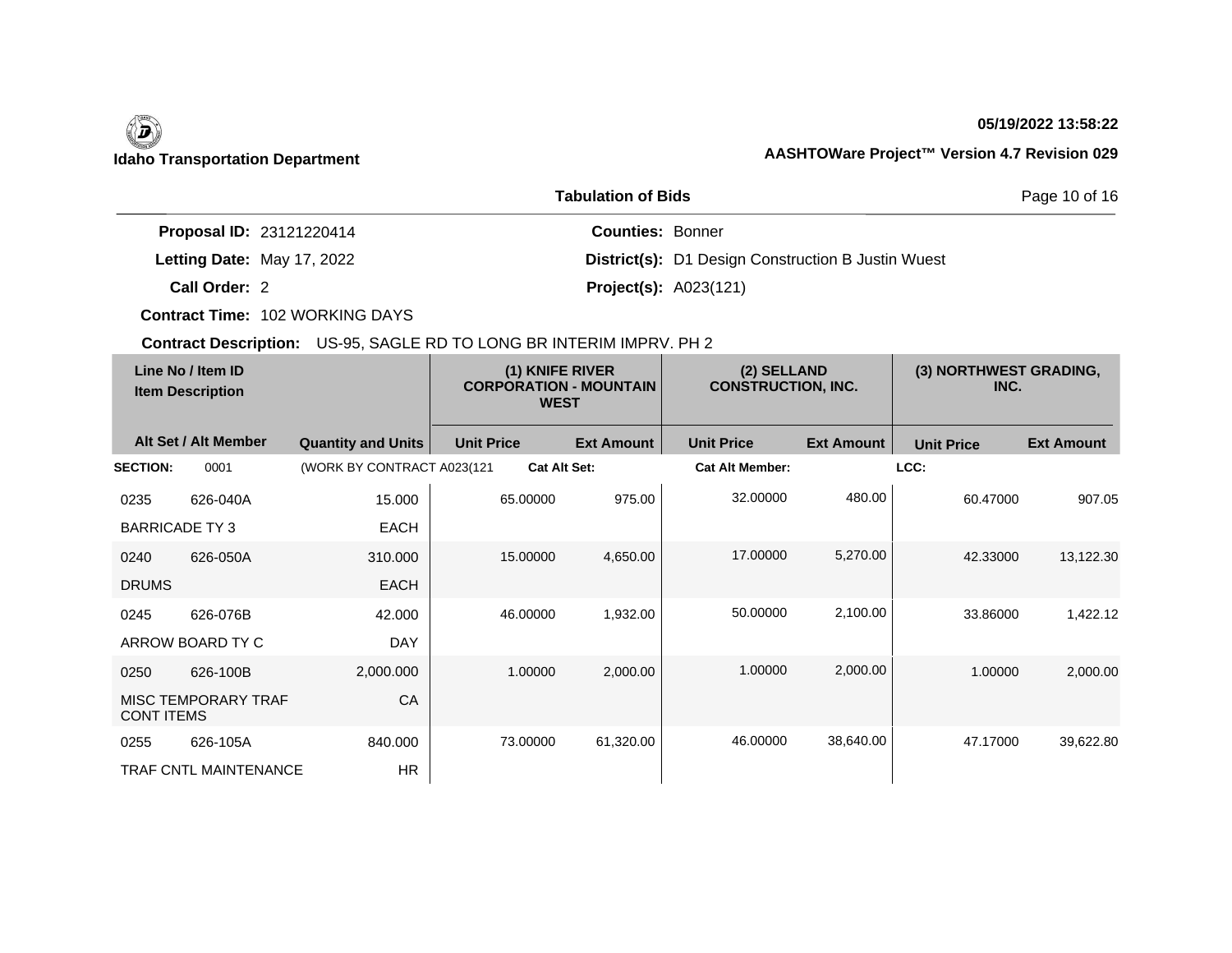### **05/19/2022 13:58:22**

Page 11 of 16

## **Idaho Transportation Department AASHTOWare Project™ Version 4.7 Revision 029**

|                                 | <b>Tabulation of Bids</b>                                 |
|---------------------------------|-----------------------------------------------------------|
| <b>Proposal ID: 23121220414</b> | <b>Counties: Bonner</b>                                   |
| Letting Date: May 17, 2022      | <b>District(s):</b> D1 Design Construction B Justin Wuest |
| Call Order: 2                   | <b>Project(s): A023(121)</b>                              |

**Contract Time:** 102 WORKING DAYS

| Line No / Item ID<br><b>Item Description</b> |                                                   | (1) KNIFE RIVER<br><b>CORPORATION - MOUNTAIN</b><br><b>WEST</b> |                   | (2) SELLAND<br><b>CONSTRUCTION, INC.</b> |                        | (3) NORTHWEST GRADING,<br>INC. |                   |                   |
|----------------------------------------------|---------------------------------------------------|-----------------------------------------------------------------|-------------------|------------------------------------------|------------------------|--------------------------------|-------------------|-------------------|
|                                              | Alt Set / Alt Member                              | <b>Quantity and Units</b>                                       | <b>Unit Price</b> | <b>Ext Amount</b>                        | <b>Unit Price</b>      | <b>Ext Amount</b>              | <b>Unit Price</b> | <b>Ext Amount</b> |
| <b>SECTION:</b>                              | 0001                                              | (WORK BY CONTRACT A023(121                                      |                   | <b>Cat Alt Set:</b>                      | <b>Cat Alt Member:</b> |                                | LCC:              |                   |
| 0260                                         | 626-112B                                          | 72.000                                                          | 250.00000         | 18,000.00                                | 775.00000              | 55,800.00                      | 2,419.03000       | 174,170.16        |
| <b>FLOOD LIGHTS</b>                          |                                                   | <b>DAY</b>                                                      |                   |                                          |                        |                                |                   |                   |
| 0265                                         | 626-115B                                          | 236.000                                                         | 55.00000          | 12,980.00                                | 70.00000               | 16,520.00                      | 48.38000          | 11,417.68         |
|                                              | PORTABLE CHANGEABLE<br><b>MESSAGE SIGN (PCMS)</b> | <b>DAY</b>                                                      |                   |                                          |                        |                                |                   |                   |
| 0270                                         | 626-120A                                          | 720.000                                                         | 55.00000          | 39,600.00                                | 40.00000               | 28,800.00                      | 44.75000          | 32,220.00         |
|                                              | <b>FLAGGER CONTROL</b>                            | <b>HR</b>                                                       |                   |                                          |                        |                                |                   |                   |
| 0275                                         | 626-125A                                          | 60.000                                                          | 71.00000          | 4,260.00                                 | 55.00000               | 3,300.00                       | 61.68000          | 3,700.80          |
| PILOT CAR                                    |                                                   | <b>HR</b>                                                       |                   |                                          |                        |                                |                   |                   |
| 0280                                         | 626-135A                                          | 300,000                                                         | 7.00000           | 2,100.00                                 | 11.00000               | 3,300.00                       | 24.19000          | 7,257.00          |
| <b>MARKERS</b>                               | <b>WEIGHTED BASE TUBULAR</b>                      | <b>EACH</b>                                                     |                   |                                          |                        |                                |                   |                   |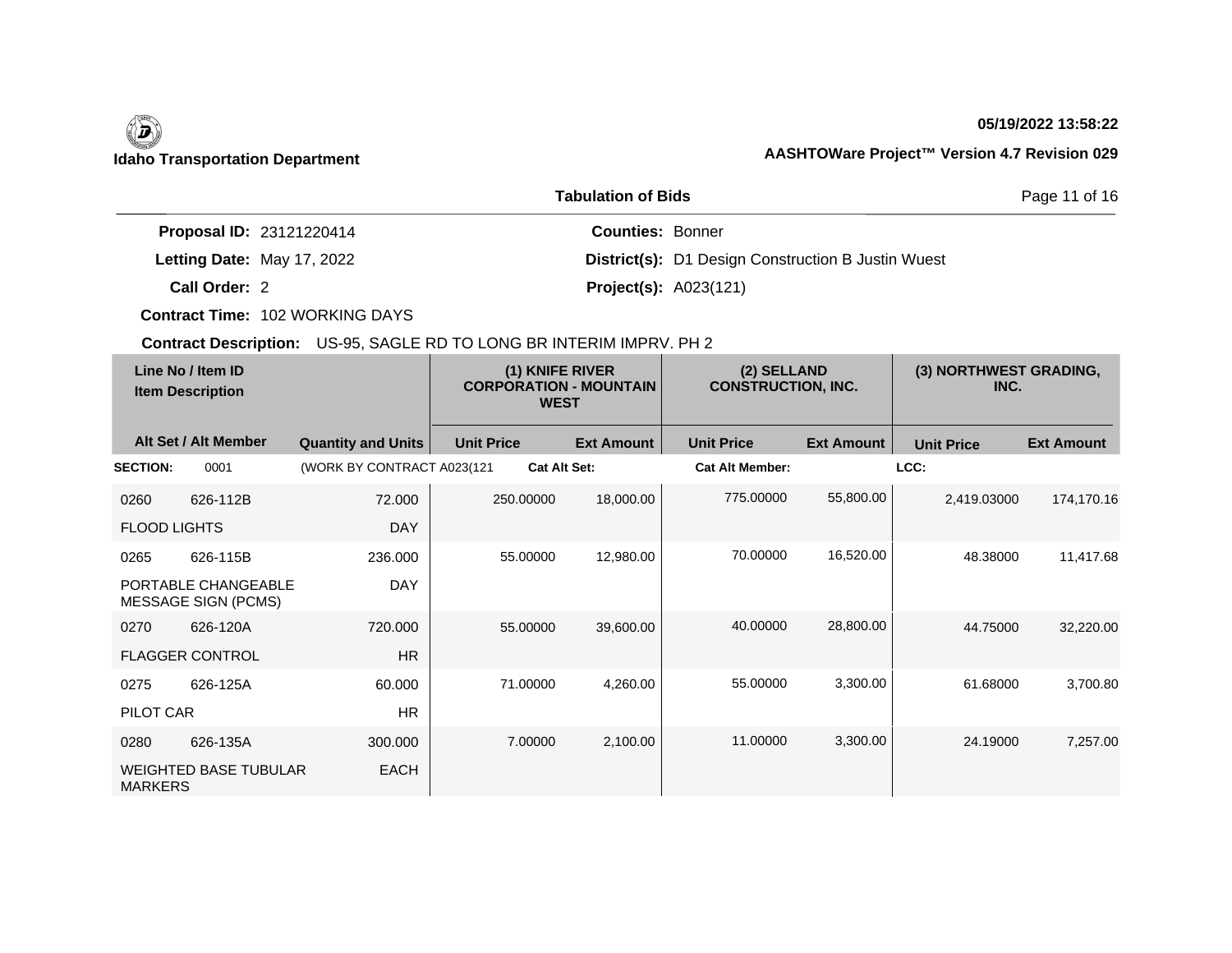### **05/19/2022 13:58:22**

Page 12 of 16

|                                 | <b>Tabulation of Bids</b>                                 |
|---------------------------------|-----------------------------------------------------------|
| <b>Proposal ID: 23121220414</b> | <b>Counties: Bonner</b>                                   |
| Letting Date: May 17, 2022      | <b>District(s):</b> D1 Design Construction B Justin Wuest |
| Call Order: 2                   | <b>Project(s): A023(121)</b>                              |

**Contract Time:** 102 WORKING DAYS

|                      | Line No / Item ID<br><b>Item Description</b>             |                            | (1) KNIFE RIVER<br><b>CORPORATION - MOUNTAIN</b><br><b>WEST</b> |                     | (2) SELLAND<br><b>CONSTRUCTION, INC.</b> |                   | (3) NORTHWEST GRADING,<br>INC. |                   |
|----------------------|----------------------------------------------------------|----------------------------|-----------------------------------------------------------------|---------------------|------------------------------------------|-------------------|--------------------------------|-------------------|
|                      | Alt Set / Alt Member                                     | <b>Quantity and Units</b>  | <b>Unit Price</b>                                               | <b>Ext Amount</b>   | <b>Unit Price</b>                        | <b>Ext Amount</b> | <b>Unit Price</b>              | <b>Ext Amount</b> |
| <b>SECTION:</b>      | 0001                                                     | (WORK BY CONTRACT A023(121 |                                                                 | <b>Cat Alt Set:</b> | <b>Cat Alt Member:</b>                   |                   | LCC:                           |                   |
| 0285                 | 630-020B                                                 | 1,326.000                  | 13.00000                                                        | 17,238.00           | 11.00000                                 | 14,586.00         | 12.70000                       | 16,840.20         |
|                      | <b>PAV MKG - PREFORMED</b><br><b>THERMOPLASTIC</b>       | <b>SF</b>                  |                                                                 |                     |                                          |                   |                                |                   |
| 0290                 | 631-010A                                                 | 3.800                      | 3,000.00000                                                     | 11,400.00           | 5,800.00000                              | 22,040.00         | 3,023.80000                    | 11,490.44         |
| <b>RUMBLE STRIPS</b> |                                                          | <b>MILE</b>                |                                                                 |                     |                                          |                   |                                |                   |
| 0295                 | 640-015A                                                 | 7,039.000                  | 2.00000                                                         | 14,078.00           | 2.50000                                  | 17,597.50         | 1.87000                        | 13,162.93         |
|                      | <b>SUBGRADE SEPARATION</b><br><b>GEOTEXTILE TYPE III</b> | <b>SY</b>                  |                                                                 |                     |                                          |                   |                                |                   |
| 0300                 | 641-005A                                                 | 7,039.000                  | 2.50000                                                         | 17,597.50           | 4.25000                                  | 29,915.75         | 2.22000                        | 15,626.58         |
|                      | <b>BIAXIAL GEOGRID TYPE II</b>                           | SY                         |                                                                 |                     |                                          |                   |                                |                   |
| 0305                 | 651-010A                                                 | 96.000                     | 6.50000                                                         | 624.00              | 6.00000                                  | 576.00            | 6.65000                        | 638.40            |
|                      | LAWN CONST (SODDED)                                      | <b>SF</b>                  |                                                                 |                     |                                          |                   |                                |                   |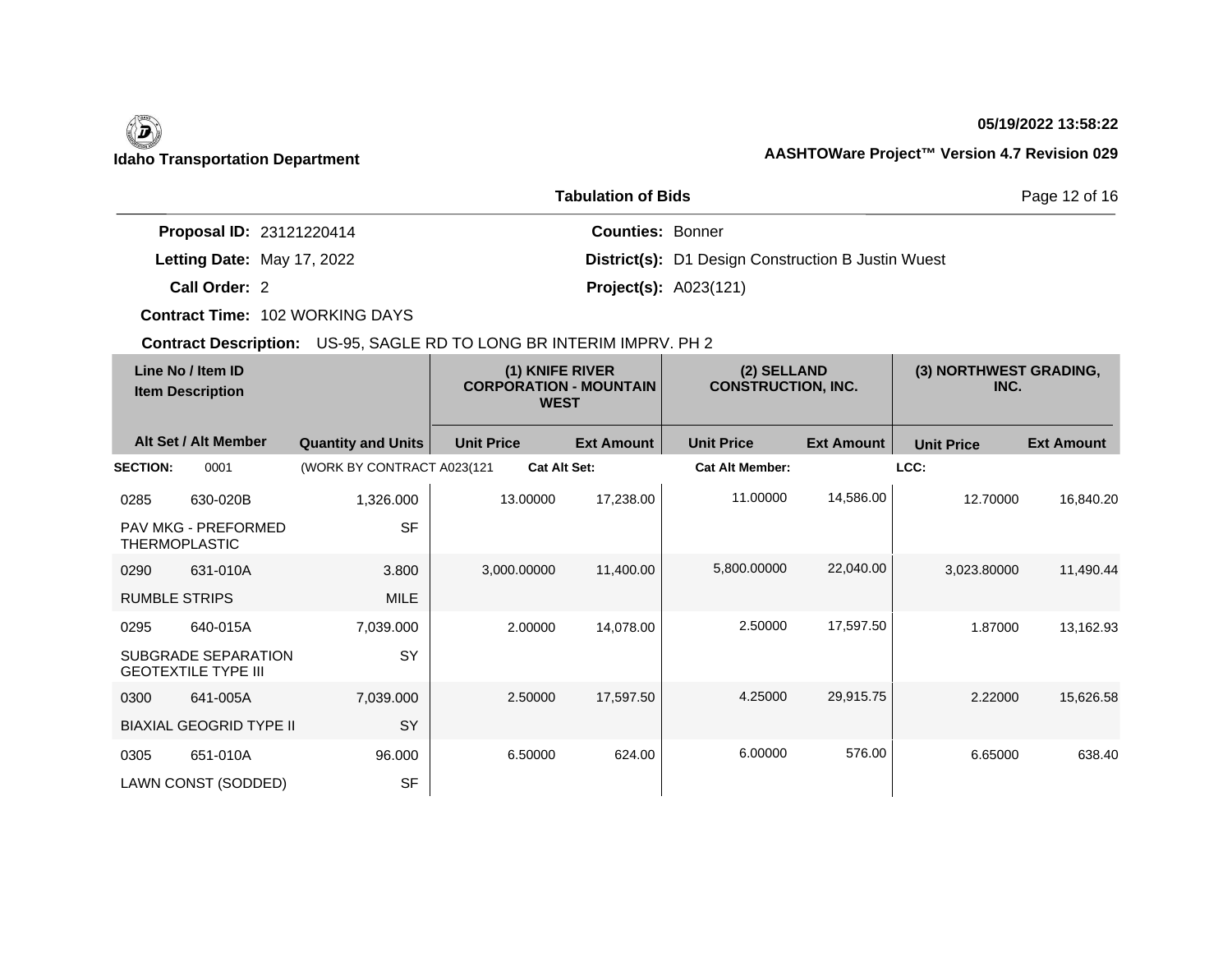### **05/19/2022 13:58:22**

Page 13 of 16

| <b>Proposal ID: 23121220414</b> | <b>Counties: Bonner</b>        |                                                           |
|---------------------------------|--------------------------------|-----------------------------------------------------------|
| Letting Date: May 17, 2022      |                                | <b>District(s):</b> D1 Design Construction B Justin Wuest |
| Call Order: 2                   | <b>Project(s):</b> $A023(121)$ |                                                           |

**Tabulation of Bids**

**Contract Time:** 102 WORKING DAYS

| Line No / Item ID<br><b>Item Description</b> |                                                       | (1) KNIFE RIVER<br><b>CORPORATION - MOUNTAIN</b><br><b>WEST</b> |                     | (2) SELLAND<br><b>CONSTRUCTION, INC.</b> |                        | (3) NORTHWEST GRADING,<br>INC. |                   |                   |
|----------------------------------------------|-------------------------------------------------------|-----------------------------------------------------------------|---------------------|------------------------------------------|------------------------|--------------------------------|-------------------|-------------------|
|                                              | Alt Set / Alt Member                                  | <b>Quantity and Units</b>                                       | <b>Unit Price</b>   | <b>Ext Amount</b>                        | <b>Unit Price</b>      | <b>Ext Amount</b>              | <b>Unit Price</b> | <b>Ext Amount</b> |
| <b>SECTION:</b>                              | 0001                                                  | (WORK BY CONTRACT A023(121                                      | <b>Cat Alt Set:</b> |                                          | <b>Cat Alt Member:</b> |                                | LCC:              |                   |
| 0310                                         | 656-005A                                              | (1.000)                                                         | 400,000.00000       | 400,000.00                               | 385,000.00000          | 385,000.00                     | 374,799.06000     | 374,799.06        |
|                                              | <b>TRAF SIGNAL INSTALLATION</b>                       | LS                                                              |                     |                                          |                        |                                |                   |                   |
| 0315                                         | 675-005A                                              | (1.000)                                                         | 80,000.00000        | 80,000.00                                | 70,000.00000           | 70,000.00                      | 53,218.75000      | 53,218.75         |
| <b>SURVEY</b>                                |                                                       | LS                                                              |                     |                                          |                        |                                |                   |                   |
| 0320                                         | 675-015A                                              | 30,000.000                                                      | 1.00000             | 30,000.00                                | 1.00000                | 30,000.00                      | 1.00000           | 30,000.00         |
|                                              | DIRECTED SURVEYING CREW                               | CA                                                              |                     |                                          |                        |                                |                   |                   |
| 0325                                         | 676-005A                                              | (1.000)                                                         | 6,000.00000         | 6,000.00                                 | 6,500.00000            | 6,500.00                       | 6,047.58000       | 6,047.58          |
|                                              | <b>RECORD OF EXISTING</b><br><b>PAVEMENT MARKINGS</b> | <b>LS</b>                                                       |                     |                                          |                        |                                |                   |                   |
| 0330                                         | 677-005A                                              | (1.000)                                                         | 1,000.00000         | 1,000.00                                 | 1,000.00000            | 1,000.00                       | 907.14000         | 907.14            |
|                                              | <b>RECORD DRAWINGS</b>                                | L S                                                             |                     |                                          |                        |                                |                   |                   |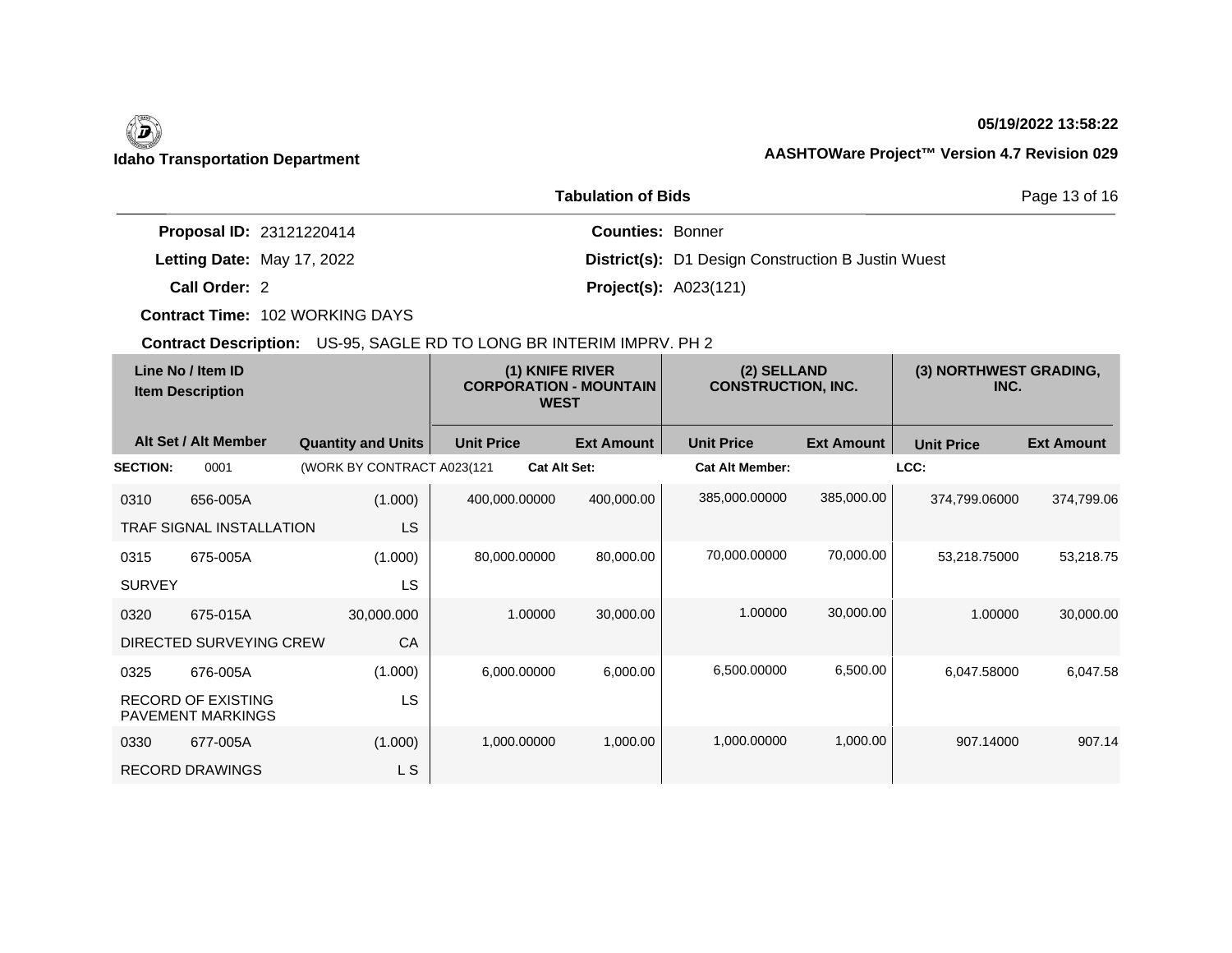## **05/19/2022 13:58:22**

Page 14 of 16

## **Idaho Transportation Department AASHTOWare Project™ Version 4.7 Revision 029**

| <b>Proposal ID: 23121220414</b> | <b>Counties: Bonner</b>                                   |
|---------------------------------|-----------------------------------------------------------|
| Letting Date: May 17, 2022      | <b>District(s):</b> D1 Design Construction B Justin Wuest |
| Call Order: 2                   | <b>Project(s): A023(121)</b>                              |

**Tabulation of Bids**

**Contract Time:** 102 WORKING DAYS

| Line No / Item ID<br><b>Item Description</b> |                                               | (1) KNIFE RIVER<br><b>CORPORATION - MOUNTAIN</b><br><b>WEST</b> |                     | (2) SELLAND<br><b>CONSTRUCTION, INC.</b> |                        | (3) NORTHWEST GRADING,<br>INC. |                   |                   |
|----------------------------------------------|-----------------------------------------------|-----------------------------------------------------------------|---------------------|------------------------------------------|------------------------|--------------------------------|-------------------|-------------------|
|                                              | Alt Set / Alt Member                          | <b>Quantity and Units</b>                                       | <b>Unit Price</b>   | <b>Ext Amount</b>                        | <b>Unit Price</b>      | <b>Ext Amount</b>              | <b>Unit Price</b> | <b>Ext Amount</b> |
| <b>SECTION:</b>                              | 0001                                          | (WORK BY CONTRACT A023(121                                      | <b>Cat Alt Set:</b> |                                          | <b>Cat Alt Member:</b> |                                | LCC:              |                   |
| 0335                                         | S501-17A                                      | 11,539.000                                                      | 80.00000            | 923,120.00                               | 80.00000               | 923,120.00                     | 93.52000          | 1,079,127.28      |
|                                              | <b>MSE RETAINING WALL</b>                     | <b>SF</b>                                                       |                     |                                          |                        |                                |                   |                   |
| 0340                                         | S501-30A                                      | 352.000                                                         | 290.00000           | 102,080.00                               | 400.00000              | 140,800.00                     | 314.47000         | 110,693.44        |
|                                              | SP BRIDGE SNOW FENCE                          | <b>FT</b>                                                       |                     |                                          |                        |                                |                   |                   |
| 0345                                         | S637-10A                                      | 330.000                                                         | 60.00000            | 19,800.00                                | 65.00000               | 21,450.00                      | 53.12000          | 17,529.60         |
| <b>USE PATH</b>                              | <b>AGGR BASE FOR SHARED-</b>                  | <b>TON</b>                                                      |                     |                                          |                        |                                |                   |                   |
| 0350                                         | S637-15A                                      | 110,000                                                         | 290.00000           | 31,900.00                                | 248,00000              | 27,280.00                      | 298.69000         | 32,855.90         |
| <b>PATH</b>                                  | PLANTMIX FOR SHARED-USE                       | <b>TON</b>                                                      |                     |                                          |                        |                                |                   |                   |
| 0355                                         | S900-50A                                      | 50,000.000                                                      | 1.00000             | 50,000.00                                | 1.00000                | 50,000.00                      | 1.00000           | 50,000.00         |
|                                              | CONTINGENCY AMOUNT<br><b>DIRECTED REPAIRS</b> | CA                                                              |                     |                                          |                        |                                |                   |                   |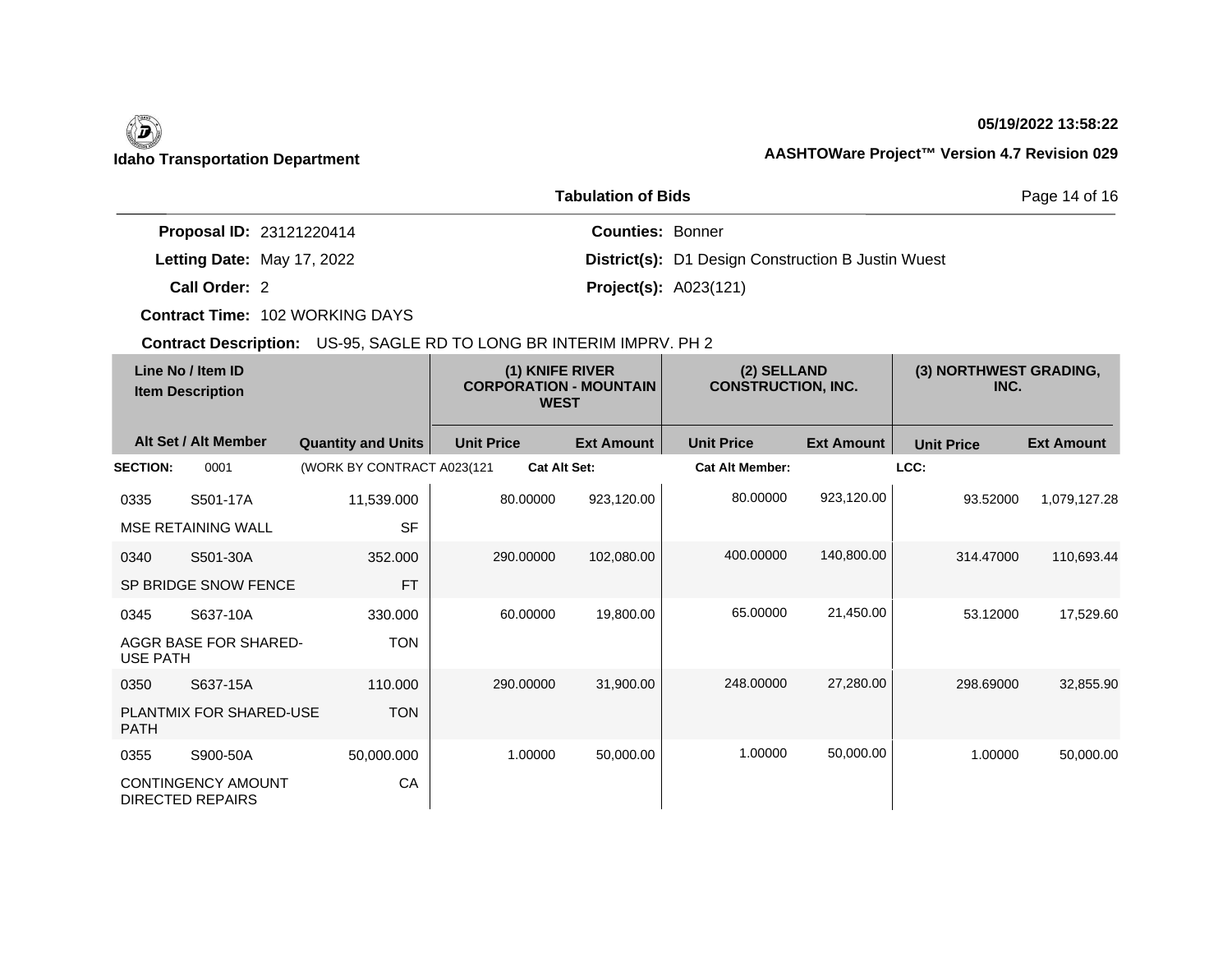# D

### **05/19/2022 13:58:22**

Page 15 of 16

## **Idaho Transportation Department AASHTOWare Project™ Version 4.7 Revision 029**

|                                 | <b>Tabulation of Bids</b>                                 |
|---------------------------------|-----------------------------------------------------------|
| <b>Proposal ID: 23121220414</b> | <b>Counties: Bonner</b>                                   |
| Letting Date: May 17, 2022      | <b>District(s):</b> D1 Design Construction B Justin Wuest |
| Call Order: 2                   | <b>Project(s):</b> $A023(121)$                            |

**Contract Time:** 102 WORKING DAYS

| Line No / Item ID<br><b>Item Description</b> |                                                       | (1) KNIFE RIVER<br><b>CORPORATION - MOUNTAIN</b><br><b>WEST</b> |                     | (2) SELLAND<br><b>CONSTRUCTION, INC.</b> |                        | (3) NORTHWEST GRADING,<br>INC. |                   |                   |
|----------------------------------------------|-------------------------------------------------------|-----------------------------------------------------------------|---------------------|------------------------------------------|------------------------|--------------------------------|-------------------|-------------------|
|                                              | Alt Set / Alt Member                                  | <b>Quantity and Units</b>                                       | <b>Unit Price</b>   | <b>Ext Amount</b>                        | <b>Unit Price</b>      | <b>Ext Amount</b>              | <b>Unit Price</b> | <b>Ext Amount</b> |
| <b>SECTION:</b>                              | 0001                                                  | (WORK BY CONTRACT A023(121                                      | <b>Cat Alt Set:</b> |                                          | <b>Cat Alt Member:</b> |                                | LCC:              |                   |
| 0360                                         | S901-05A                                              | 1.000                                                           | 45,000.00000        | 45,000.00                                | 30,000.00000           | 30,000.00                      | 33,799.95000      | 33,799.95         |
|                                              | SP MULTIPLE APPROACH<br><b>RADAR DETECTION SYSTEM</b> | <b>EACH</b>                                                     |                     |                                          |                        |                                |                   |                   |
| 0365                                         | S901-05B                                              | 1.000                                                           | 3,200.00000         | 3,200.00                                 | 2,800.00000            | 2,800.00                       | 3,240.30000       | 3,240.30          |
| <b>SYSTEM</b>                                | SP PRE-EMPT DETECTION                                 | <b>EACH</b>                                                     |                     |                                          |                        |                                |                   |                   |
| 0370                                         | S911-05A                                              | 5,420.000                                                       | 1.50000             | 8,130.00                                 | 1.20000                | 6,504.00                       | 0.79000           | 4,281.80          |
| <b>ADHESIVE</b>                              | SP PAVEMENT JOINT                                     | <b>FT</b>                                                       |                     |                                          |                        |                                |                   |                   |
| 0375                                         | S911-05B                                              | 53,238.000                                                      | 1.75000             | 93,166.50                                | 2.00000                | 106,476.00                     | 1.81000           | 96,360.78         |
| <b>MARKINGS</b>                              | SP RECESSED PAVEMENT                                  | <b>FT</b>                                                       |                     |                                          |                        |                                |                   |                   |
| 0380                                         | S914-05A                                              | 405.000                                                         | 40.00000            | 16,200.00                                | 55.00000               | 22,275.00                      | 72.40000          | 29,322.00         |
| <b>SP ROCK ARMOR</b>                         |                                                       | <b>TON</b>                                                      |                     |                                          |                        |                                |                   |                   |